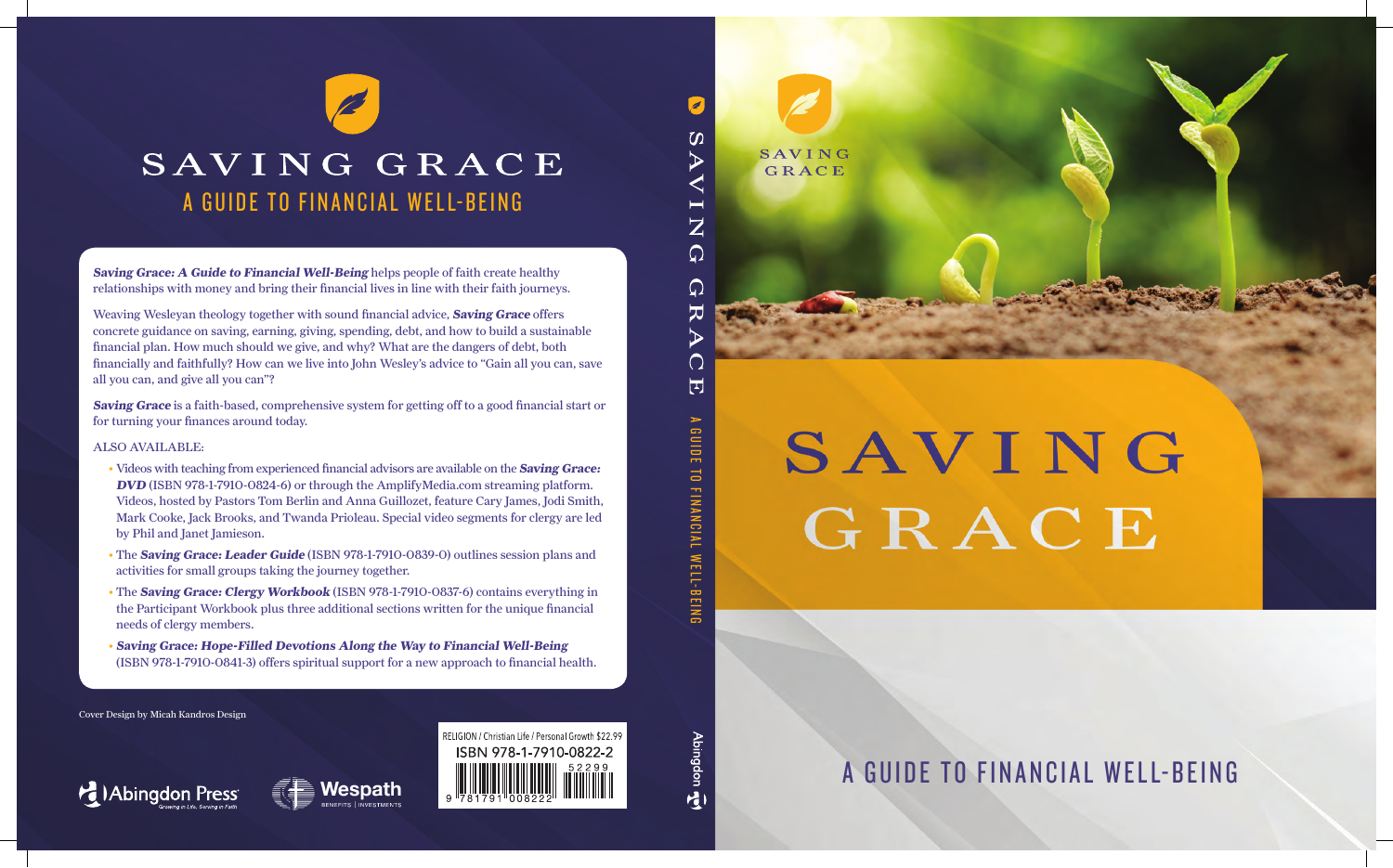# **Contents**

| <b>Pre-Work</b>                                                     |  |  |
|---------------------------------------------------------------------|--|--|
|                                                                     |  |  |
|                                                                     |  |  |
|                                                                     |  |  |
|                                                                     |  |  |
|                                                                     |  |  |
|                                                                     |  |  |
|                                                                     |  |  |
| <b>Chapter 2:</b> Getting Started: Tracking Expenses and Income. 27 |  |  |
|                                                                     |  |  |
|                                                                     |  |  |
|                                                                     |  |  |
|                                                                     |  |  |
|                                                                     |  |  |
|                                                                     |  |  |
|                                                                     |  |  |
|                                                                     |  |  |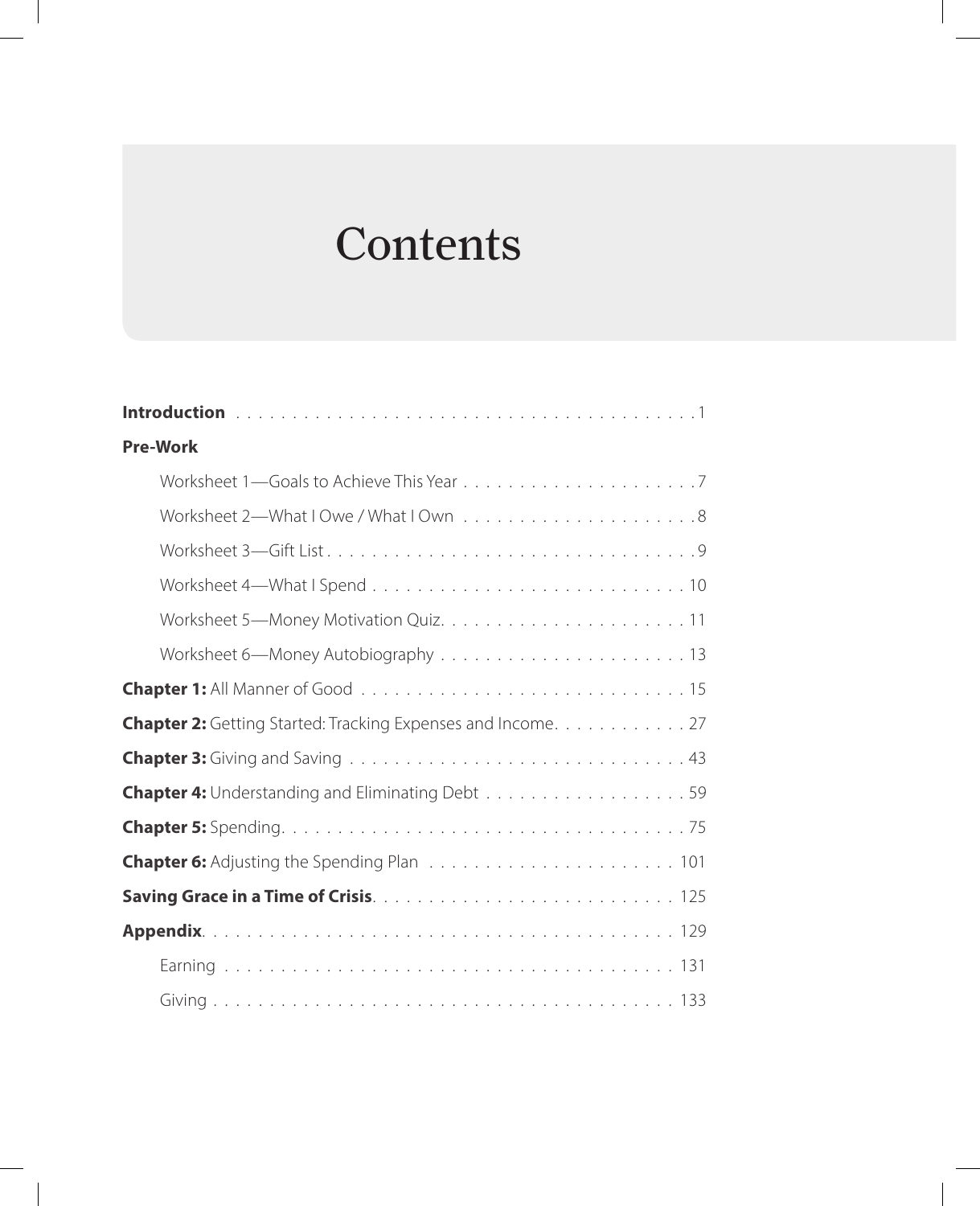| Form #2: Form for Tracking Short-Term Savings 164              |
|----------------------------------------------------------------|
| <b>Form #3:</b> Envelope Record-Keeping Worksheet 165          |
|                                                                |
| <b>Form #5:</b> Spending Record (Daily Variable Expenses) 167  |
| <b>Form #5:</b> Spending Record (Monthly Regular Expenses) 168 |
|                                                                |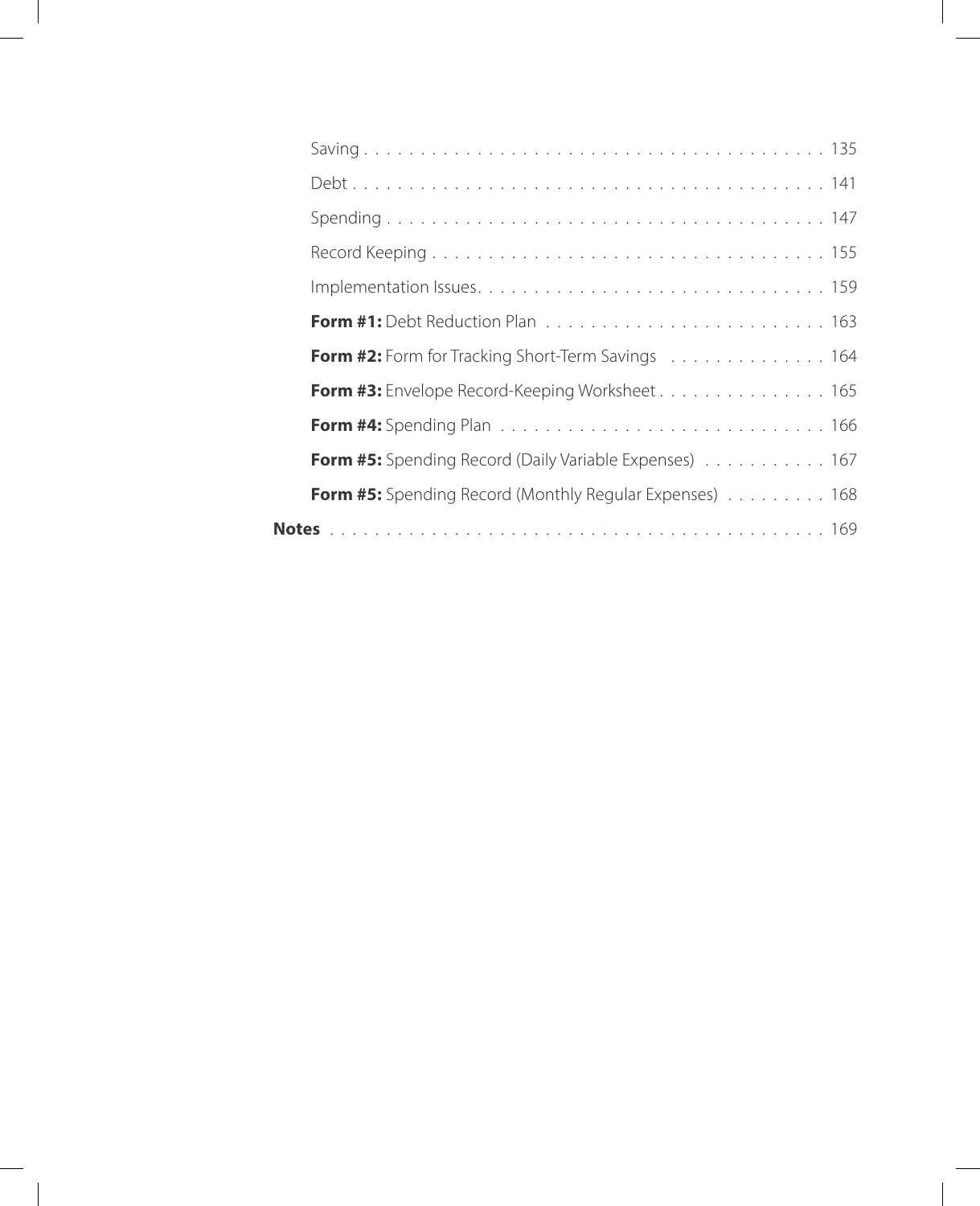# **CHAPTER 1**

# All Manner of Good

Tere's a scene from a sleepless night. Perhaps you're familiar with it. You<br>lie in bed trying to think happy thoughts and instead you can't seem to<br>shake thinking about ... money. The thoughts are not happy thoughts. lie in bed trying to think happy thoughts and instead you can't seem to shake thinking about . . . money. The thoughts are not happy thoughts. You think about paying the bills or managing the debt. You wonder what your relationship to money says about what sort of person you are and what you value. Old family attitudes toward money and cultural expectations are tied up in your thoughts about money. And even though many churches seem hesitant to talk about money as a spiritual matter, you sense that God is tied up in all this too.

If you've ever had such a night (or day), you've already taken a step toward peace of mind. You picked up this study. Congratulations for making it this far! The first step toward a healthy relationship with your finances is to push back the fears and to become a student. What are we studying? The practical steps to a kind of financial well-being that liberates us for a grace-filled, abundant life with God.

John Wesley, the principal founder of the Methodist movement in the eighteenth century, knew how important this conversation was for Christians. In his classic sermon on the topic, "The Use of Money," he lamented that the society he lived in talked about money frequently, but it was "not sufficiently considered by those whom God hath chosen out of the world." Part of a full Christian life, a life of holiness, was to continue growing in our employment of this gift. And Wesley did consider money a gift to be used for "all manner of good."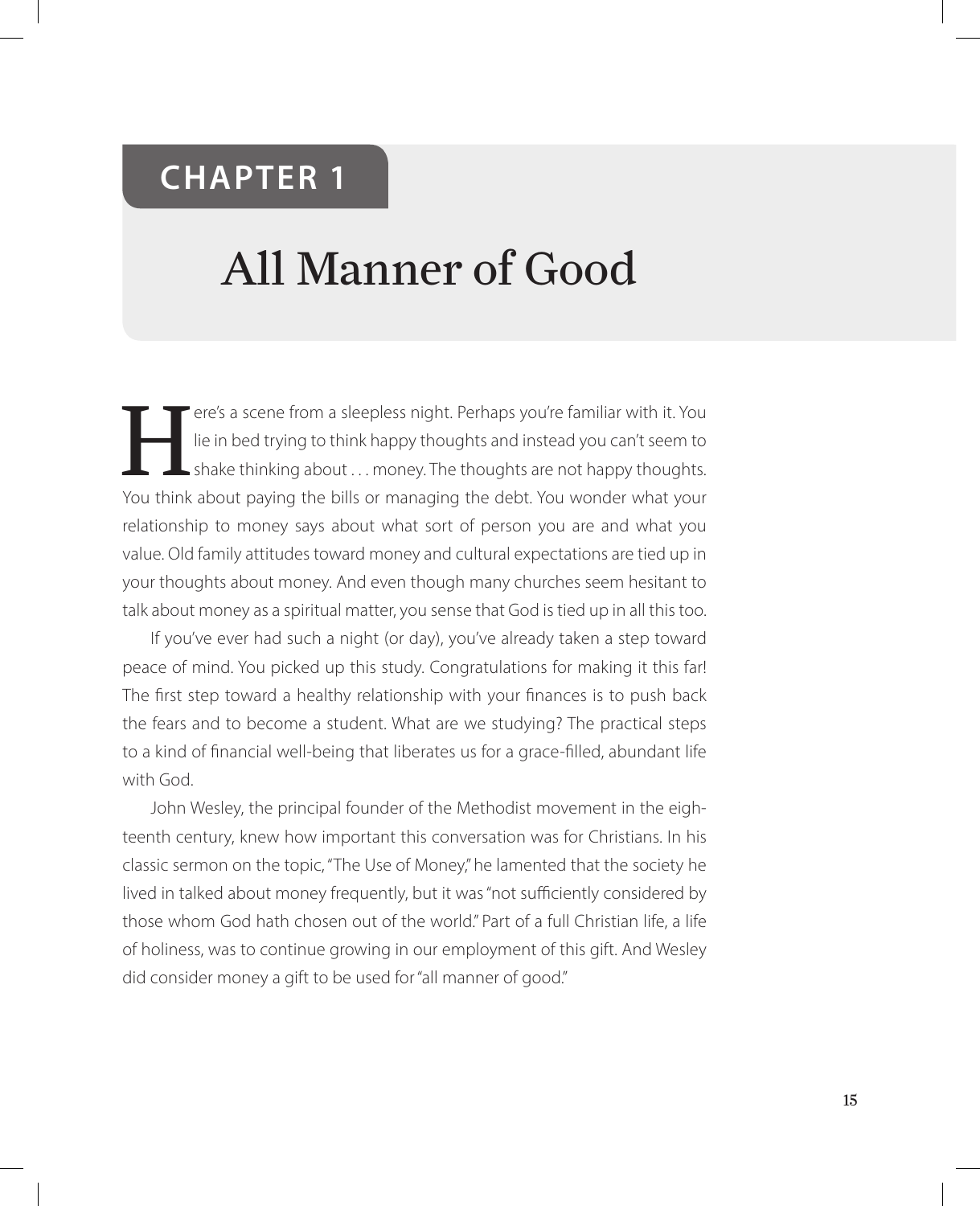People of faith have always known that spiritual struggles accompany our discussions of money. We can see this in the many references that the Bible makes to the subject. Money may be a gift, but as 1 Timothy 6:10 famously notes, "The love of money is the root of all kinds of evil." The prophet Isaiah knew our temptation to misuse money on things that are not good for us: "Why spend money for what isn't food, / and your earnings for what doesn't satisfy?" (Isaiah 55:2).

Then there's Jesus. Jesus talked a *lot* about money. He was a companion to both the rich and the poor, and he challenged both to act on what was really important in their lives. He seemed to know our struggles with both the potential and the dangers of wealth, and he knew about putting it in a good perspective. "No one can serve two masters," he said. "Either you will hate the one and love the other, or you will be loyal to the one and have contempt for the other. You cannot serve God and wealth" (Matthew 6:24).

The principal danger of the love of money, even if we don't feel that we have much of it, is that it can make us forgetful—forgetful of who we are, of what our responsibilities to others are, and forgetful of God. That forgetfulness can lead us to misplaced trust. The writer of the Book of Hebrews knew that: "Your way of life should be free from the love of money, and you should be content with what you have. After all, he has said, *I will never leave you or abandon you*" (Hebrews 13:5).

So, let's start our journey here—putting our trust in God. With trust we may have fewer of those restless nights wondering about where it's all going to come from, because God is the creator of all things and the giver of every gift. God desires that we live in close relationship with God and each other. And God has provided all the resources we need to flourish, no matter our condition.

In this chapter, we'll explore the tensions in our relationship to money and begin to develop a plan that will help us see our financial well-being in the light of our spiritual health. We'll look at how the cultural messages around money can feed into distorted views about our financial goals and priorities. And we'll begin the journey to financial well-being by starting a plan that reflects God's intentions for our lives.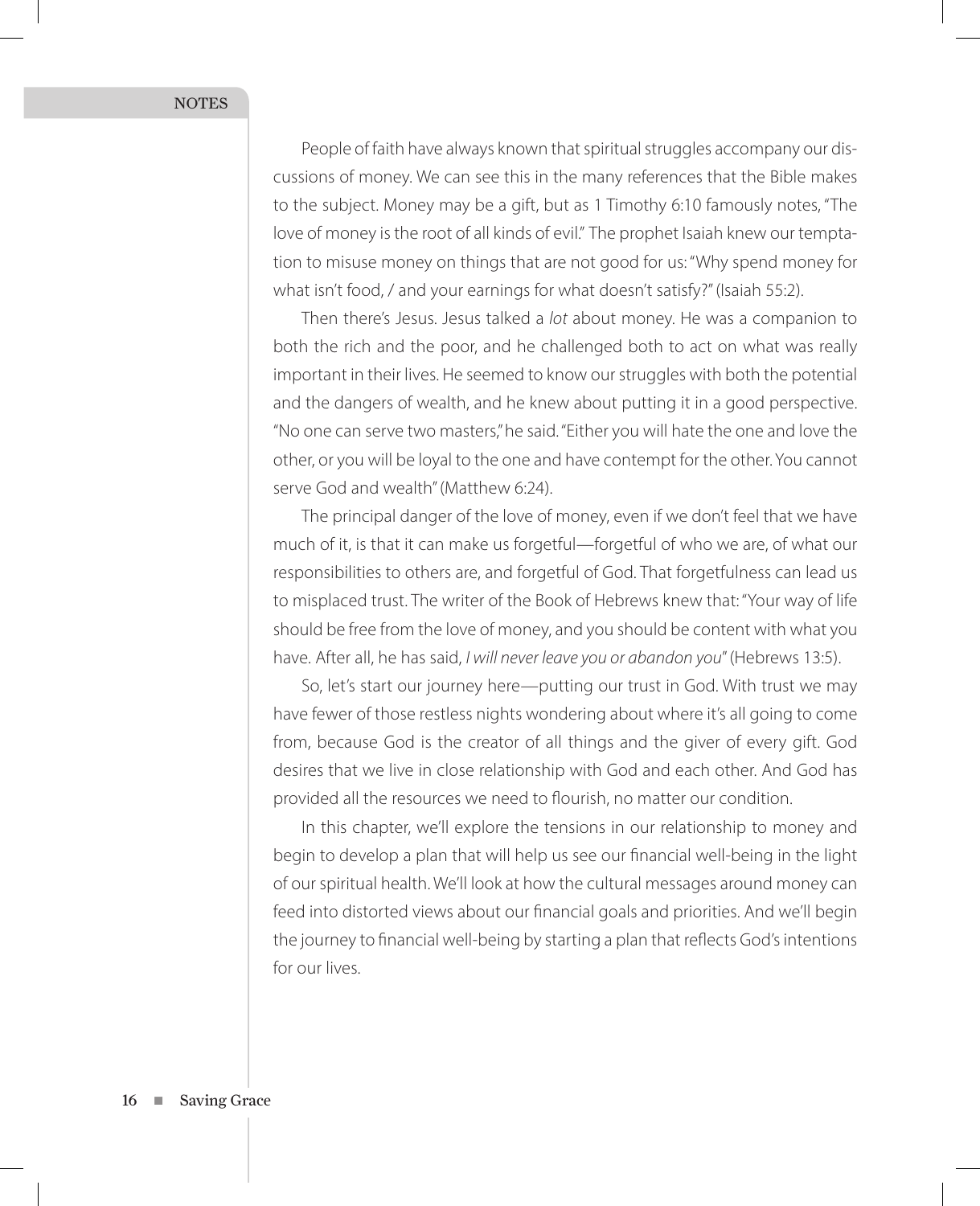## **Activity: The Idols We Keep**

Though money itself is not innately a bad thing, it can become an idol—even a rival god—in some people's lives. Has there ever been a time in your life when you felt money or possessions became an idol in your life? How did it affect you?

The reality of life is that every day we must make financial decisions often they're relatively small ones, and sometimes they are big ones. Often we make those decisions, even the major life decisions such as where we work and where we live and who our friends are, strictly on a monetary basis rather than on the basis of prayerful consideration of where God would have us work and live. When we do that, money has become our idol—it has become a rival god in our lives. So, while this study is about how to practically manage your money, it is also about values and priorities, joy and well-being, and most importantly, how to manage your money and resources to honor the God who provides them.

#### **What Our Consumer Culture Says About Money**

Too often our consumer culture feeds us some really bad information about money and possessions. We encounter these myths many times a day in many different ways.

One myth suggests that things bring us happiness. This is probably the most powerful of the myths, and it is certainly what the advertising media would like us to believe. They scream: Buy me! Drink me! Wear me! Drive me! Put me in your hair! Do this and you'll be happy, popular, powerful, and utterly desirable! But if things really did bring this much happiness, America would be a deliriously happy nation because we have a lot of things. But statistics on depression,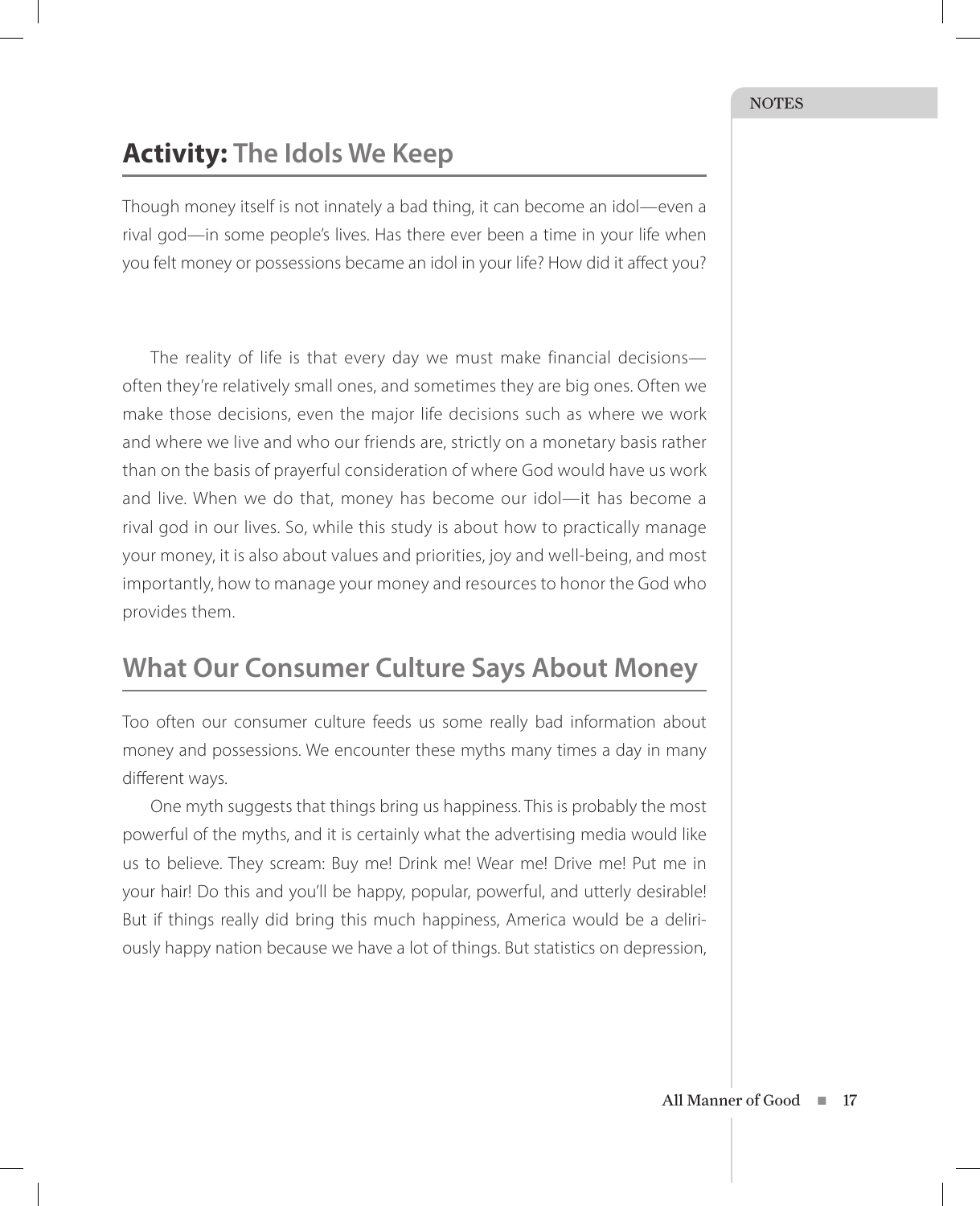suicide, divorce, addiction, and a host of other negative indicators suggest that maybe we're not overall a happy nation.

So why, in face of the all the evidence to the contrary, do we tend to live our lives as though things we can buy really do bring happiness? Maybe we've heard this lie over and over and over until we've finally concluded, consciously or unconsciously, that it must be true.

A second myth is that debt is expected and unavoidable. The implication that often accompanies this myth is that there are really no negative consequences to debt. In reality, there are both serious economic and spiritual dangers to debt, which we'll explore in a later chapter. The Bible warns us to be cautious about debt (Romans 13:8, for example). The cautious debtor is one who seeks to avoid entering into debt, is careful and strategic when incurring debt, and always repays debt.

The last myth we'll explore is the one that tells us that a little more money will solve every problem. Some interesting research has been done related to this myth. People at various points along the economic continuum were asked how much more money they would need to really be "okay" financially. Here's the finding:

Whether they were making \$25,000 or \$250,000, the answer to how much more they needed was always right around 10 percent more. The truth is, if we haven't learned to handle well what we have, having more will leave us with the same set of problems, only bigger (apparently about 10 percent or so bigger!).

#### **Activity: The Myths We Believe**

- 1. Whether we're aware of it or not, we are constantly influenced by the culture we live in, and often that means we buy into these myths when it comes to money and possessions. Read the list below and put a check mark next to the myth that you think influences you the most.
	- Things bring us happiness.
	- Debt is expected and unavoidable.
	- A little more money will solve all my problems.
- 2. How has believing this myth influenced the way you live your life?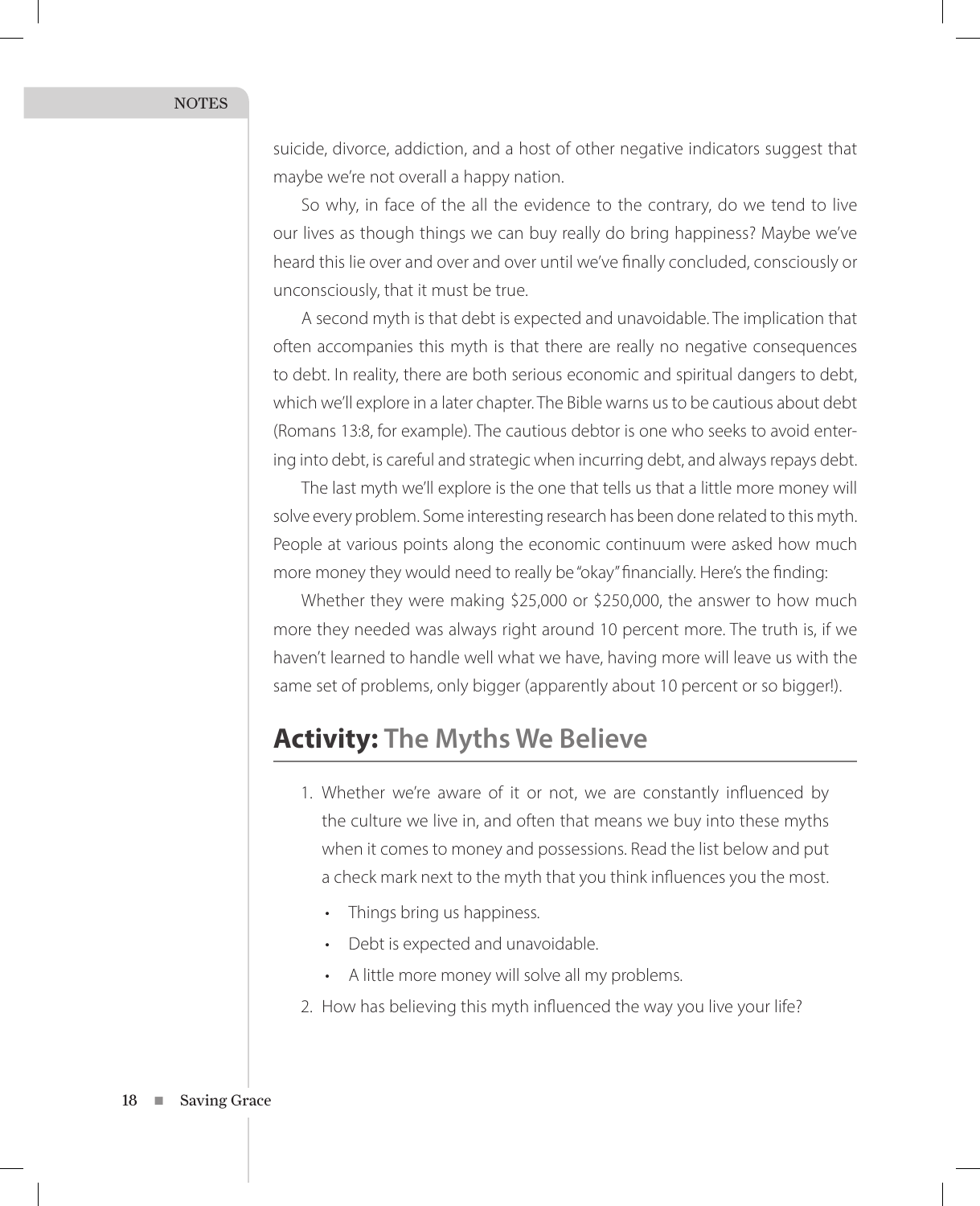## **Money and the Faithful Way**

How do we guard against being influenced by the myths of our consumer culture and controlled by this powerful force called *money*? By acknowledging and submitting ourselves to a more powerful force—the faithful way toward financial well-being.

While our consumer culture is hard at work trying to influence and control our financial behavior, God and the faithful way are quietly encouraging us to not be conformed to this world but to be transformed by the renewing of our minds. We renew our minds by understanding what the Bible says about money and our relationship to it. And the Bible has a great deal to say. In Scripture, we see three core truths about how God tells us to use our resources:

1. God created everything.

Genesis 1 tells us that, in the beginning, there was nothing, and God created every grain of sand and every star in the universe. There was nothing, and then there was everything, all orchestrated by God alone.

2. God owns everything.

God didn't create everything and then turn God's back on the creation. Scripture makes it clear that God continues to be involved and has retained ownership of all of creation: "The earth is the Lord's, and everything in it, / the world and its inhabitants too" (Psalm 24:1). The concept that God is the owner of everything may be easy to say, but it is often very hard to move that concept from our head to our hearts.

3. We are trustees, not the owners, of all God has made.

If God created everything and retained ownership of everything, then we are trustees, not owners, of God's creation and resources. That's a powerful thought and an awesome privilege. But here's the key: First Corinthians 4:2 says, "In this kind of situation, what is expected of a manager is that they prove to be faithful."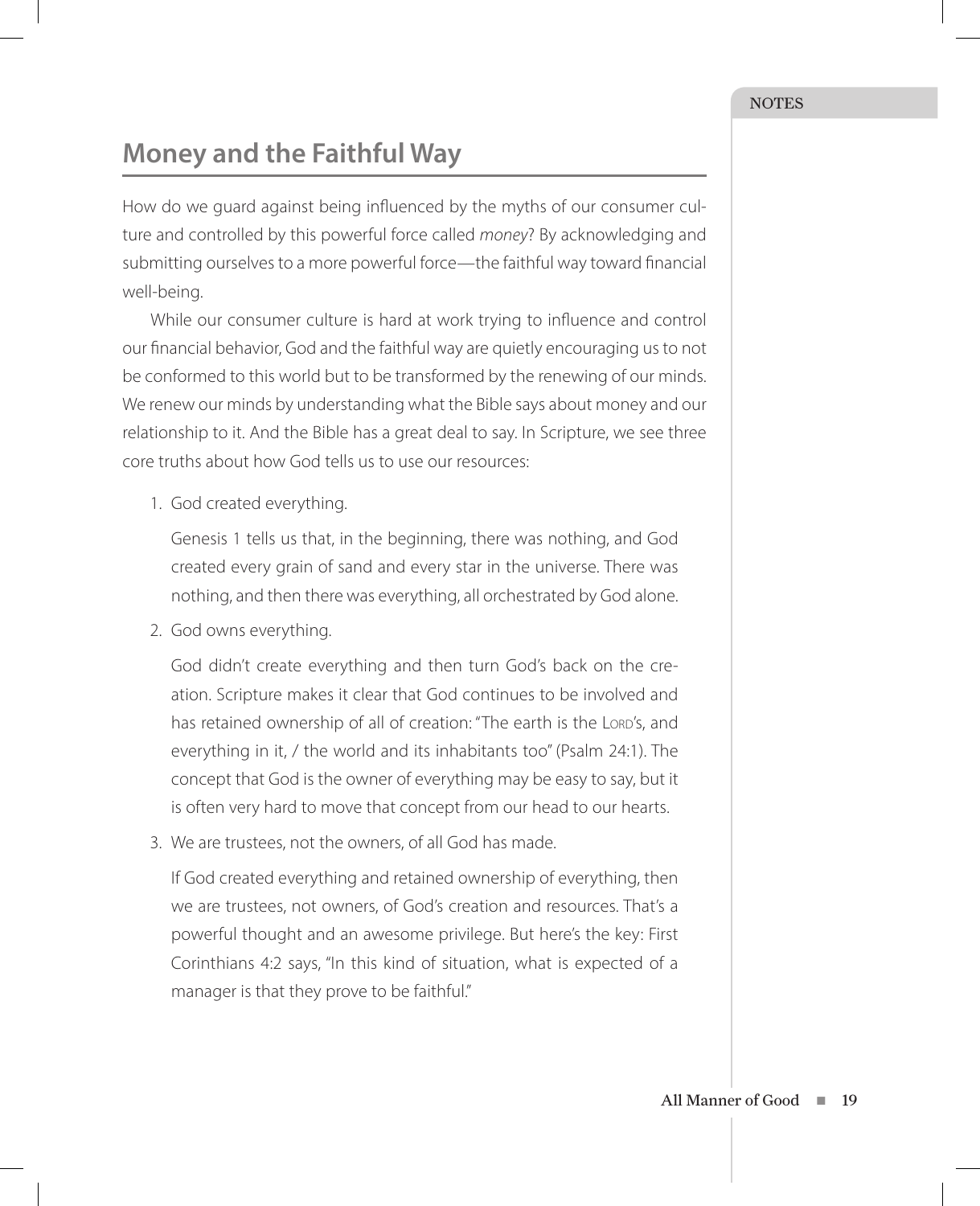So, in order to be faithful we must understand the role of a trustee. A trustee, while a privileged and trusted position, has responsibilities. The key responsibility is to care for and manage what belongs to someone else. For example, if someone became incapacitated and you were made trustee of his or her affairs, you would not own that person's assets, only the responsibility of handling them in accordance with the person's wishes and in the person's best interests.

The importance of our role as trustees can't be overemphasized. All other biblical financial principles flow out of this understanding. God has given us many and varied resources and these assets are part of how the work of God is done on earth. Our relationship to money changes when we keep in mind that we are handling the assets of God and are entrusted by God to make good choices.

#### **Activity: Owner or Trustee?**

Reflect on your own finances and possessions. Put an X on the continuum below to reflect how you see yourself, whether as an owner or a trustee.



I see myself as I see myself as an owner. **a** trustee.

Repeat the activity while considering specific things: of my home, of my salary, of my time.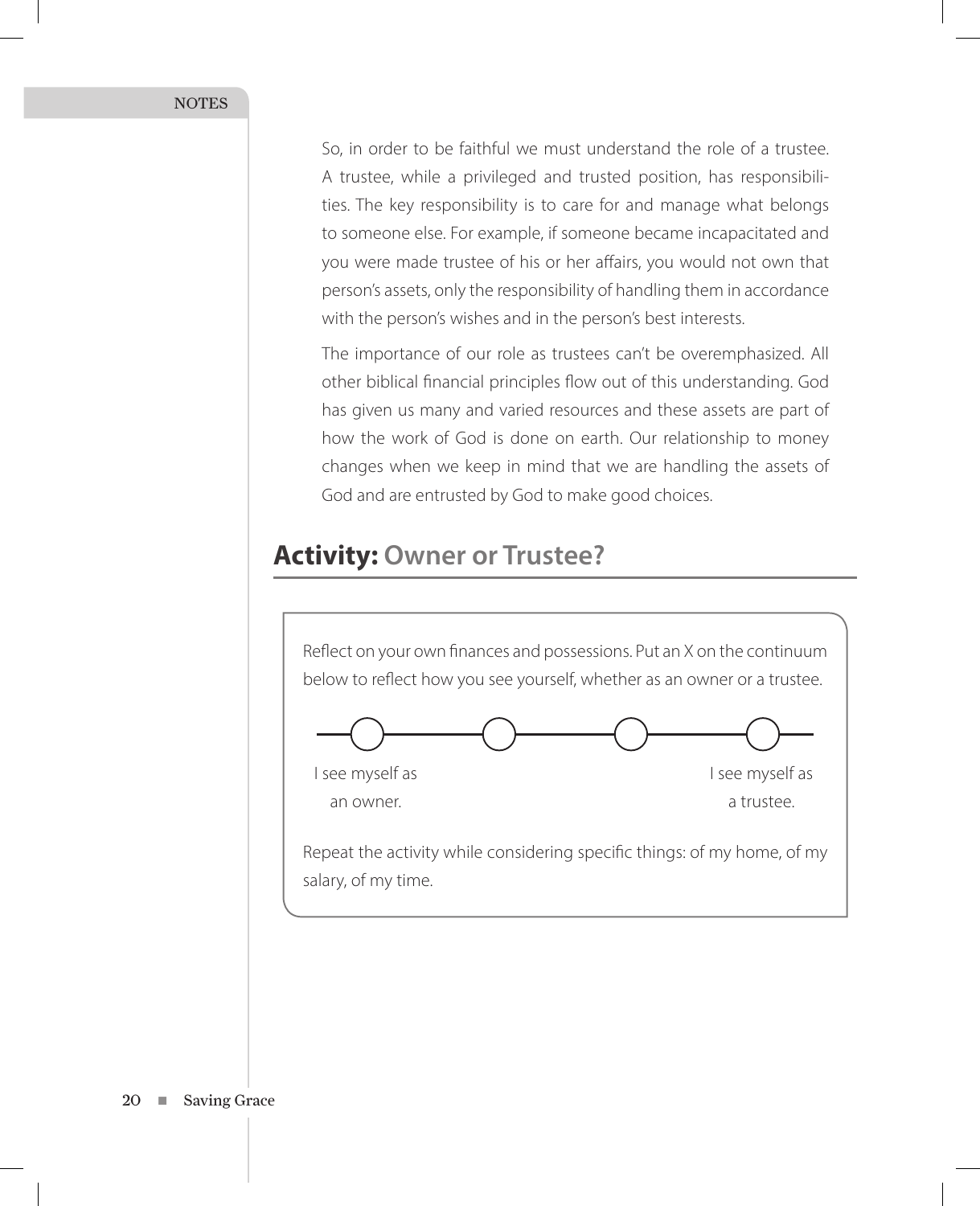#### **The Pull of the Consumer Culture vs. the Faithful Way**



Throughout this study, we will continue to talk about the pull of the consumer culture on us versus the faithful way toward financial well-being. The graphic above illustrates this tension, and you will see it appear throughout our study as a reminder of the battle we often face, specifically in this area of our finances. We are constantly asked to choose one way—the way that seems best to us or asking the Lord to lead us in all our decisions.

In a parable found in Luke 12:15-21, Jesus tells the story of the rich "fool":

*Then Jesus said to them, "Watch out! Guard yourself against all kinds of greed. After all, one's life isn't determined by one's possessions, even when someone is very wealthy." Then he told them a parable: "A certain rich man's land produced a bountiful crop. He said to himself, What will I do? I have no place to store my harvest! Then he thought, Here's what I'll do. I'll tear down my barns and build bigger ones. That's where I'll store all my grain and goods. I'll say to myself, You have stored up plenty of goods, enough for several years. Take it easy! Eat, drink, and enjoy yourself. But God said to him, 'Fool, tonight you*  will die. Now who will get the things you have prepared for yourself?' This is *the way it will be for those who hoard things for themselves and aren't rich toward God."* 

*Luke 12:15-21*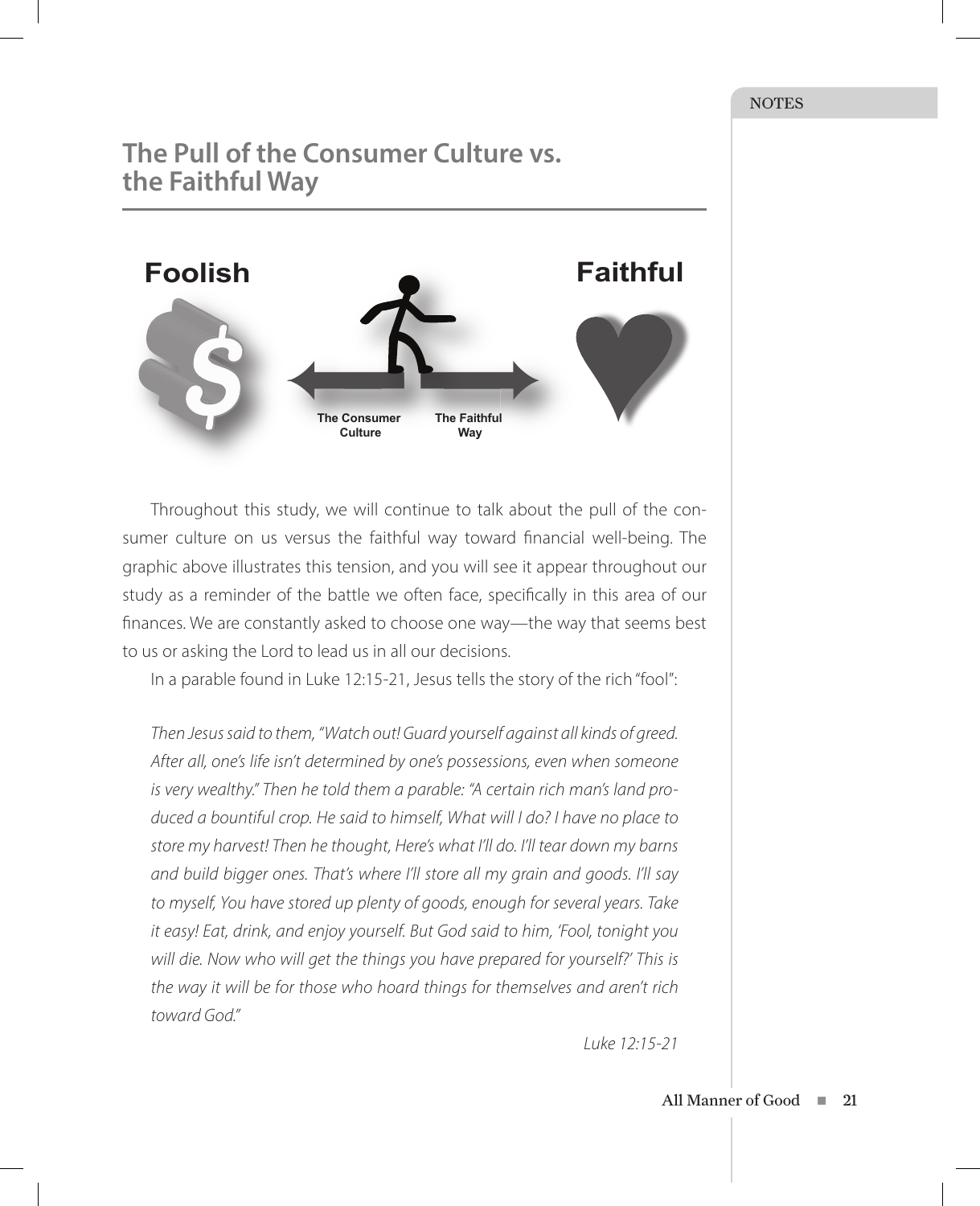At first glance, we might not think the rich man's actions were foolish. After all, he's storing up his wealth and saving it, providing for his future. The problem is in his focus—he's concerned about his stuff and its protection more than he is about his responsibilities toward God and neighbor. John Wesley would have said that he was behaving more like a proprietor, one who has sole control over things, rather than a steward, who is entrusted with someone else's goods. In

#### **KEY QUESTION**

Will God consider my financial decisions to be faithful or foolish?

his sermon on "The Use of Money," Wesley said God "placed you here not as a proprietor, but a steward."

Maybe you see the "bigger barns" problem in our consumer culture today. Our houses are twice as big as they were sixty years ago. Our families are 25 percent smaller, but our closets, attics, basements, and garages are so full of stuff, that the self-storage

business, which didn't even exist in 1960, is now a booming industry! Cultural messages may encourage us to hoard for ourselves, but Jesus called the rich man a "fool" for not being rich toward God.

The question raised by this parable is: How do we steward what has been entrusted to us in ways that reflect our faith in God? How can we be faithful and not foolish?

In this study, we will cover five areas of our financial lives:

- **Earning**
- Giving
- Saving
- Debt
- **Spending**

These areas represent the usual way we get money, through earning, and then the four things we can do with it once we have it: We can give it away, save it, pay debt with it, or spend it. How we allocate between these four uses is a function of just two things: Our prior commitments and our priorities and values.

Wesley reduced his beliefs about money to three simple rules: gain all you can, save all you can, and give all you can. As we flesh these out through this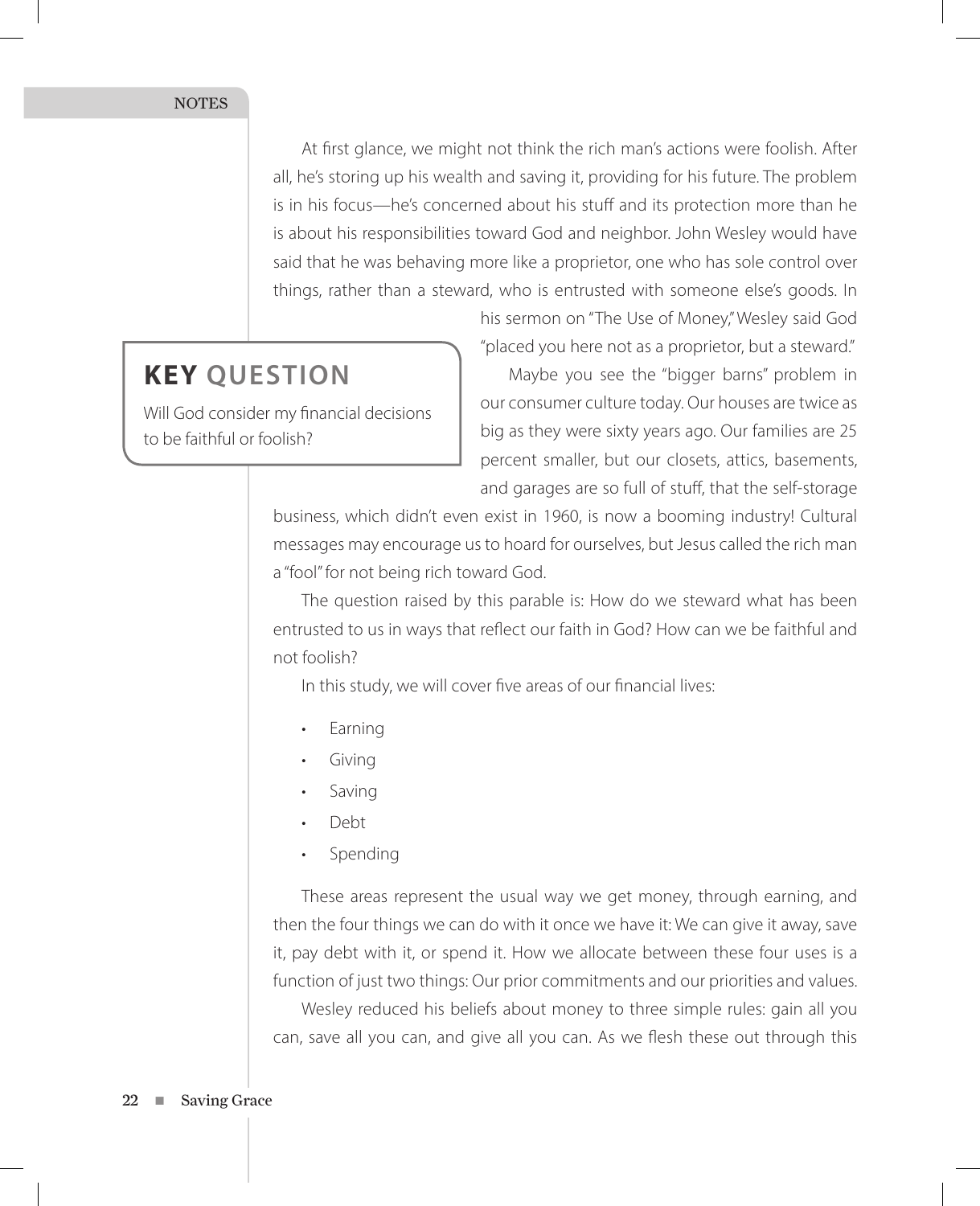study, we will discover how Wesley saw these rules in the Bible and what it would mean for us to follow them. When those rules are applied to these five financial areas, we become:

- Diligent Earners
- Generous Givers
- Wise Savers
- Cautious Debtors
- Prudent Spenders

When we embrace these qualities and a faithful relationship with money, we become free of anxiety and can begin to achieve genuine financial well-being.

# **Activity: Faithful or Foolish?**

1. Think about some of the financial decisions you've made over the last few days, large or small. Reflect for a few moments on whether you think God would consider them faithful or foolish and write your thoughts in the space below.

2. In which of the five financial areas listed on the previous page do you feel you need to grow? How might growth in that area lead you to be a faithful trustee of God's resources?

# **Why Create a Spending Plan?**

When we talk about financial well-being, the key word we focus on is *contentment*. *Contentment* is not something that's related to a particular amount of money or circumstance, but it's an inward attitude, a serenity, that comes from doing the right and faithful thing and trusting in God to see it through. Ecclesiastes talks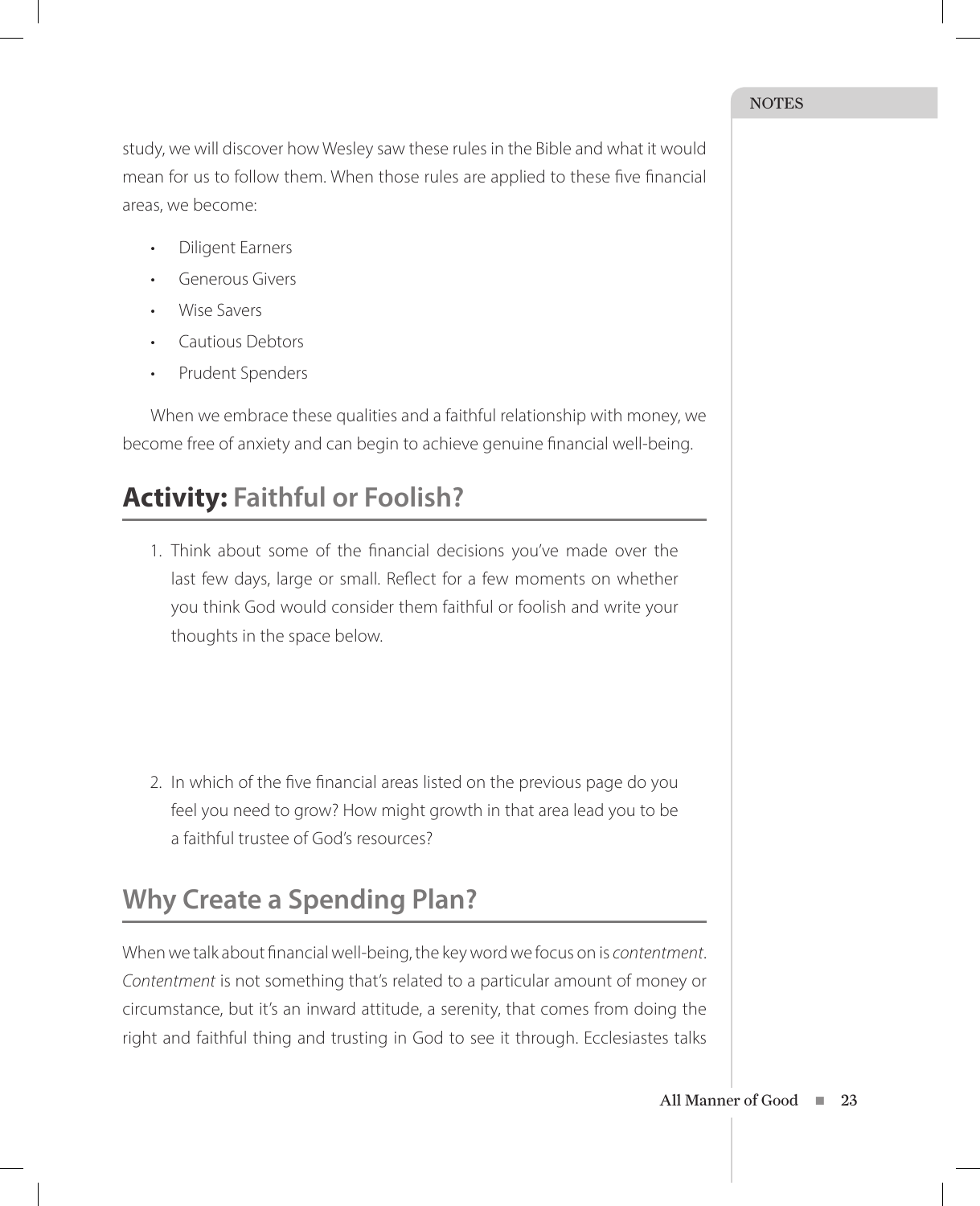about the contentment of those who give themselves to diligent work rather than to concern over riches: "Sweet is the worker's sleep, whether there's a lot or

# **FINANCIAL WELL-BEING**

The contentment we feel as we faithfully manage our financial resources according to God's principles and purposes.

a little to eat; but the excess of the wealthy won't let them sleep" (Ecclesiastes 5:12).

What we hope to show you throughout this study is that being financially faithful leads to being financially content. We can't know exactly how God will respond to every financial situation in our lives, but we do know that God honors our trusting and following God's principles.

We can work toward this sense of contentment and well-being by creating a customized Spending Plan to guide us. Some people call this a "budget." We know this word has negative connotations for some, but what we hope to do is give you a new perspective about this misunder-

## **THE SPENDING PLAN:**

The fundamental tool that enables us to control our money so that it doesn't control us.

stood tool. Money is a powerful thing. A budget, or a Spending Plan, is the fundamental tool that enables us to control our money so it doesn't control us.

A Spending Plan is a plan for how we will allocate our financial resources. Think about building a new house and installing the plumbing. We don't just run the main water line into our basement and

let the water run wherever it wants to go—we have a plumbing plan to divert the water to where it's needed. But sometimes it seems we just let our income gush into our lives, with no plan on how to divert it into the areas that fulfill our goals. Whether it's a gush or a trickle, we want our financial resources to go to the right places and be used in ways that are consistent with our goals and are honoring to God.

We make plans in order to achieve a goal, and a Spending Plan is a way to reach our financial goals and live out our values and priorities. It's the means of achieving those goals you wrote out in your pre-work; and in turn, those goals help provide you with the motivation to stick to the plan when the going gets tough.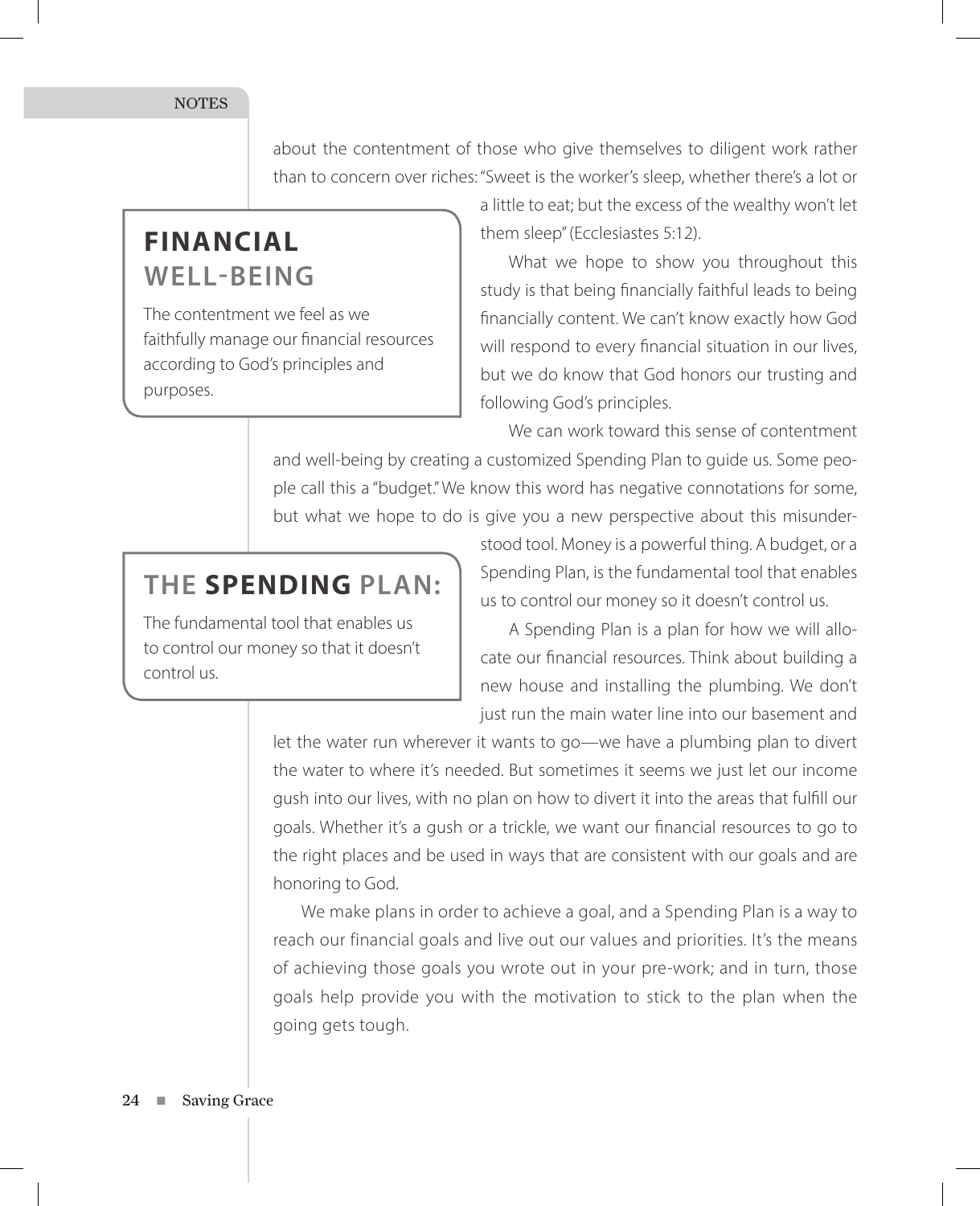Again, throughout this process remind yourself that a Spending Plan is not meant to be restrictive or confining, but a tool that produces well-being. A foundational principle is that there is no true freedom without limits. A Spending Plan sets safe financial limits that allow you to reach a sense of well-being within those safe limits.

Imagine you're vacationing on a beautiful beach. A hundred yards or so out in the water, someone has set out some ropes and buoys. Beyond the ropes and buoys are dangerous undertows and shark activity, but within the ropes and buoys, you can swim and play in safety and with complete freedom. Of course you can swim beyond the buoys if you want, but it's not the smartest thing to do and could be very costly.

Now translate that image to thinking about a Spending Plan. A Spending Plan sets safe boundaries for how we use our money. By spending within its limits, we can safely and freely enjoy our resources. It's easy to spend beyond those limits, especially with credit cards. But if we do, we could easily get sucked down by the undertow of debt.

The hope of this study is for you to live in the well-being that comes from following the faithful way and using the resources God has entrusted to you for all manner of good to the best of your ability. We know this study can help you get there.

#### **Activity: Wrapping It Up**

- In this session, what new insights did you get into the role of money in our spiritual lives?
- How were your thoughts about a budget (a Spending Plan) changed by this session?